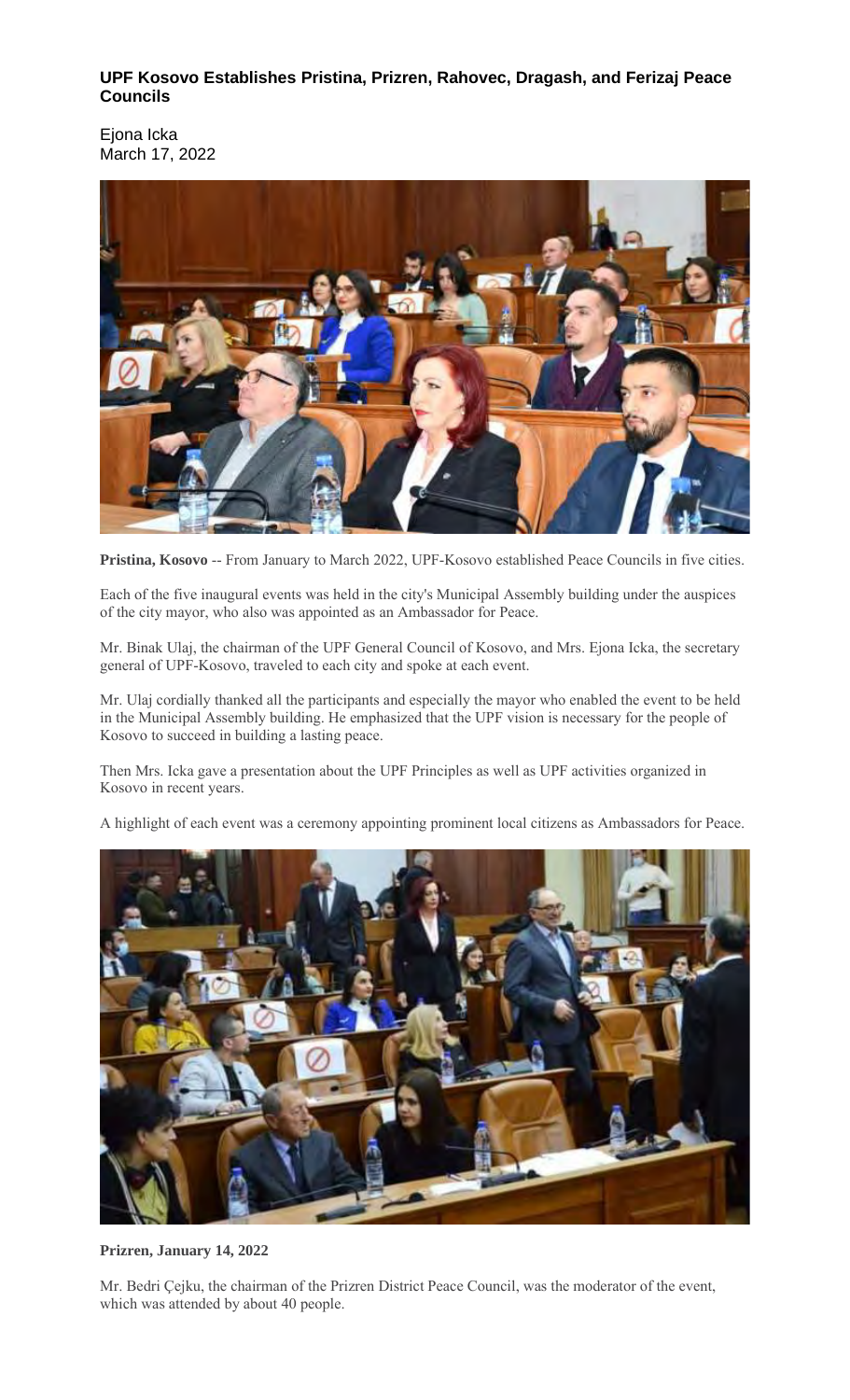Mr. Shaqir Totaj, the mayor of Prizren, Kosovo's second-largest city, which is located in Prizren District, welcomed the participants. He stressed that Prizren is a city where several communities live together. Tolerance, harmony and living in peace are the virtues of his city, he said.

"UPF is welcome in our municipality, and we will work together for the smooth running of UPF activities in Prizren," the mayor said.

The 12 new Ambassadors for Peace from Prizren District included:

- Shaqir Totaj, the mayor of Prizren;
- Emilija Redžepi, the deputy prime minister of Kosovo;
- Sejnur Veshall, the Kosovan deputy minister of culture, youth and sports.



**Rahovec, February 4, 2022**

Mr. Smajl Latifi, the mayor of the Prizren District town of Rahovec, was the host of the event, which had more than 50 attendees.

Mr. Ulaj, Mrs. Icka and Mr. Çejku again represented UPF-Kosovo.

The 12 new Ambassadors for Peace included Mayor Latifi and three university professors in the fields of teaching and engineering.



**Dragash, February 18, 2022**

Approximately 22 participants attended the meeting in this Prizren District town's Municipal Assembly building.

Dr. Bexhet Xheladini, the mayor of Dragash, welcomed the participants, saying that he was very proud to host an activity that talks about the essence of human beings: love and peace. He also said he felt honored to be appointed as an Ambassador for Peace and promised to give maximum support for UPF activities in Dragash.

The mayor stressed that he has "started the path of peace today, because I have been invited to receive the title of Ambassador for Peace."

The seven new Ambassadors for Peace included Mayor Xheladini; former Mayor Shaban Shabani; and Mrs. Duda Balje, a member of the Assembly of Kosovo.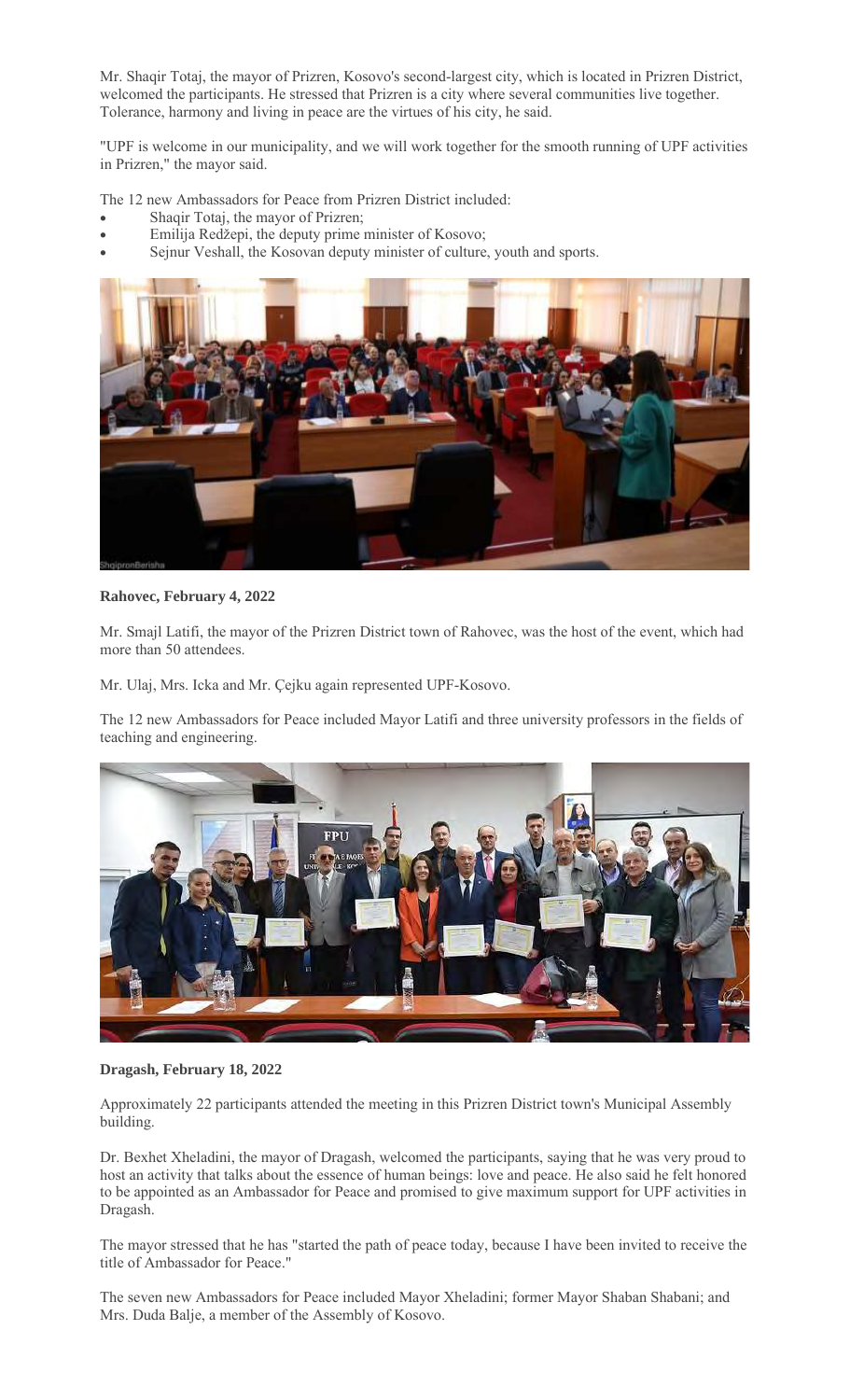

**Ferizaj, February 26, 2022**

In Ferizaj, Kosovo's third-largest city and the seat of Ferizaj District, about 25 participants attended the meeting in the Municipal Assembly building.

The event was opened by Mrs. Mexhide Mjaku Topalli. a member of the Assembly of Kosovo (2016- 2020) and chair of the parliamentary group of women MPs, who is also an Ambassador for Peace. In her speech, Mrs. Mjaku stressed the importance of the UPF vision in peacebuilding and the need for each Ambassador for Peace to be involved as seriously as possible in the development of the country and overcoming challenges.

Thirteen prominent personalities of the Ferizaj District were honored for their work and contribution to society with the title "Ambassador for Peace." These included: Mr. Burim Meta, a member of the Assembly of Kosovo from the city of Ferizaj; and Don. Viktor Sopi, the general director of Caritas Kosovo.

The meeting also featured elections for the Peace Council:

- Mrs. Mexhide Mjaku Topalli, chairwoman;
- Mrs. Lindita Isufi, vice president;
- Mr. Driton Ramadani, vice president;
- Mr. Albion Sherifi, secretary.



#### **Klina, March 18, 2022**

About 12 participants attended the meeting in the town of Klina, which is located in Peja District.

Professor Dr. Fadil Millaku, a former rector of "Haxhi Zeka" University in the city of Peja, who is also an Ambassador for Peace, was the event moderator. He cordially thanked all the participants and expressed his appreciation for the work of the UPF founders.

Then the mayor of Klina, Professor Dr. Zenun Elezaj, offered words of greeting.